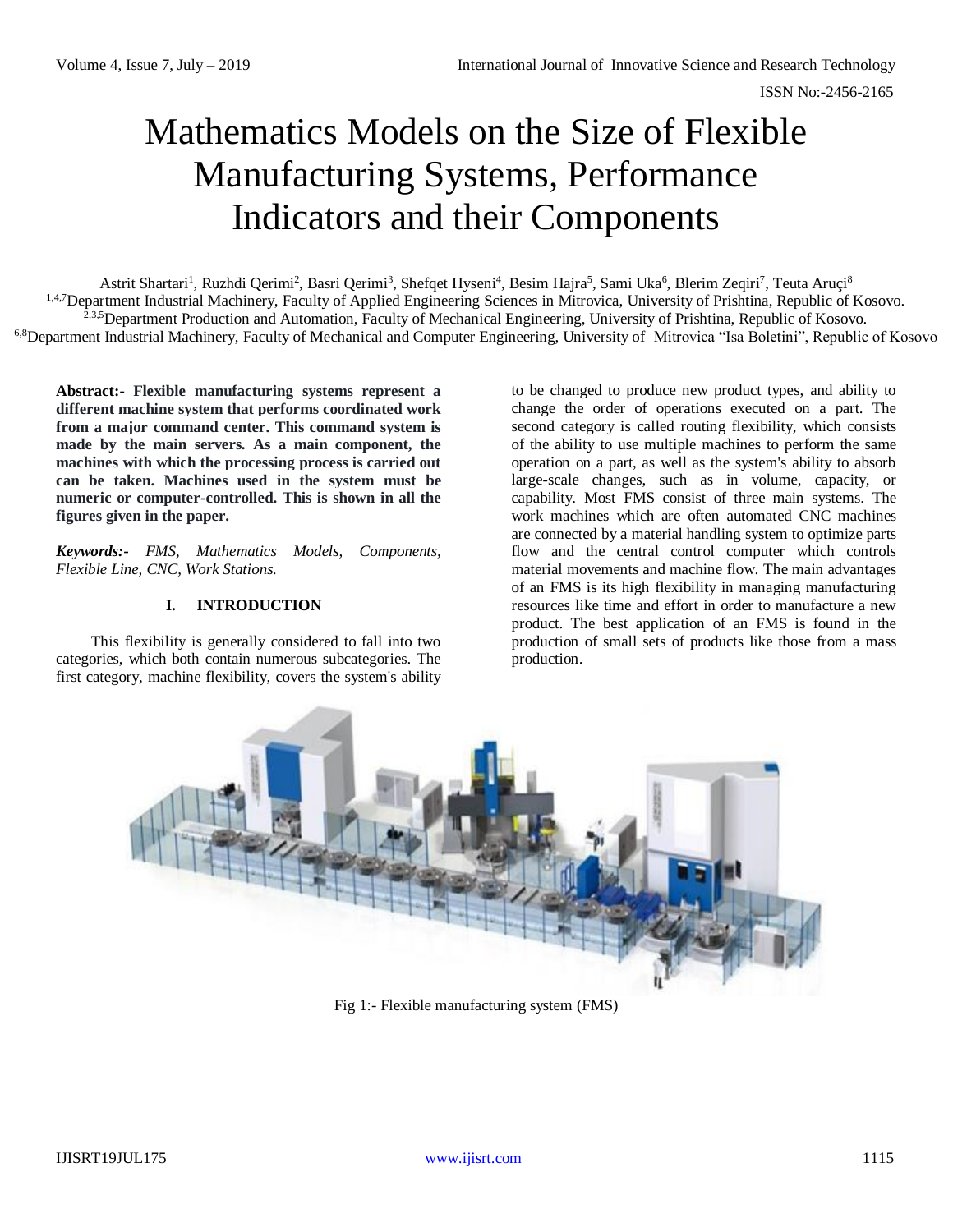## **II. MATHEMATICS MODELS**

Using of flexible manufacturing system determine medium load of work stations using the fllowing expression:

$$
WL_i = \sum_j \sum_k t_{ijk} f_{ijk} p_j
$$
\n(2.1)

## *Performance Indicators System*-

An important indicator for performance assessment of flexible manufacturing system is production capacity for all parts, exploiation in other work stations and server number arranged in each work station. This indicator can be estimated assuming that flexible manufacturing system has opportunity of maximum production capacity:

$$
R_p^* = \frac{s^*}{W L^*}
$$
\n
$$
(2.2)
$$

The maximum exploiation of each working station is proportional with time in which server work stacions work and aren't without value. This can be estimated based on this expression:

$$
U_i = \frac{WL_i}{s_i} (R_p^*) = \frac{WL_i}{s_i} \cdot \frac{s^*}{WL^*}
$$
\n(2.3)

The general medium exploiation of stations with medium value for all stations, including transportation system can be estimated based on this expression:



The most important indicator is the arranged number of servers in each working station. The value of their capacity can be estimated based on:

$$
BS_i = WL_i\left(R_p^*\right) = WL_i\frac{s^*}{WL^*}
$$
\n(2.5)

## *The size of flexible manufacturing system*-

Considering workplaces, number of servers for each station is determined in this way:

$$
S_i = full minimal number \ge R_p(WL_i)
$$
 (2.6)

## **III. COMPONENTS OF FLEXIBLE MANUFACTURING SYSTEM**

Base components of flexible manufacturing system are:

- $\triangleright$  work stations,
- $\triangleright$  the use of material in deposting system,
- $\triangleright$  control of computing system.
- *Work stations-*

Production and fitting of work supply, wich arte used in flexible manufacturing system, are depended from the work is done. If systems are used in flexible manufacturing system the basis of production system is reprezent to the machines CNC. Types of work places in productions systems are standard, wich aften can be this type: stations for loading and unloading, stations for machine processing, other stations for processing, stations for fitting, stations for measuring and control.



(2.4)

Fig 2:- Work stations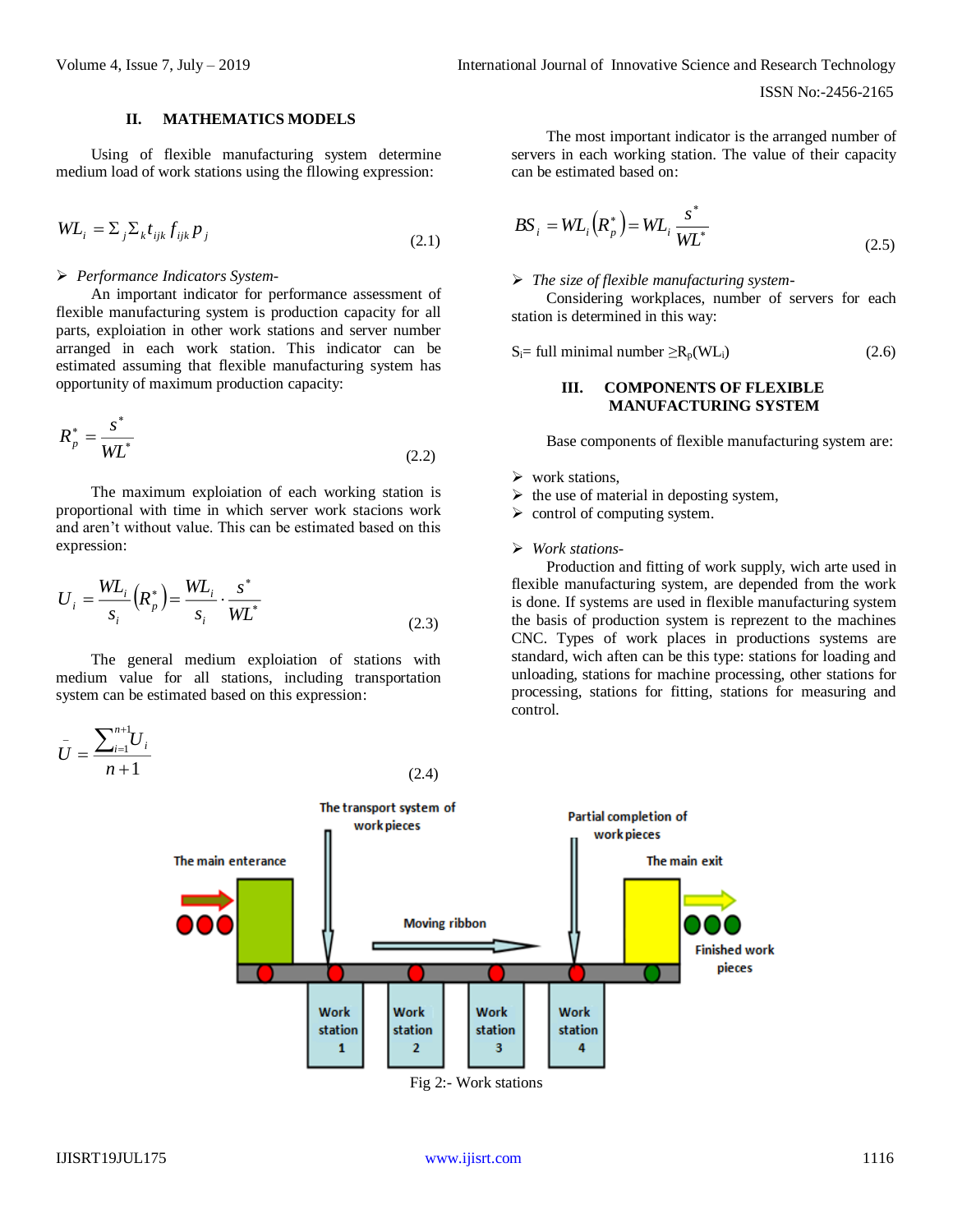#### ISSN No:-2456-2165

# *System of computer control* –

Flexible manufacturing system work based of delivering computer system, which are connected with work stations, with system for treating material in storage and other hardware components. In typical computer system,

flexible manufacturing system is consisted of main computers and microprocessors which do the machine control, special supplies and other components. The role of centre computer is to coordinate components activities to reach the last operation in system.



Fig 3:- Coordinating of work stations

## **IV. THE REALIZATION OF PRACTICAL WORK**

Te realization of practical work is done in a venture for plastic and aluminium processing "Aluminium 2000". The flexible line which possesses this company is type Hollinger MSE Beckhoff PC 10 with computer control, computer program which is called EDV. This line consist of two work stations: for welding and cleaning. It has a size from 16m. Production capacity of this line is up to 250 piece a day.







"Aluminium 2000"